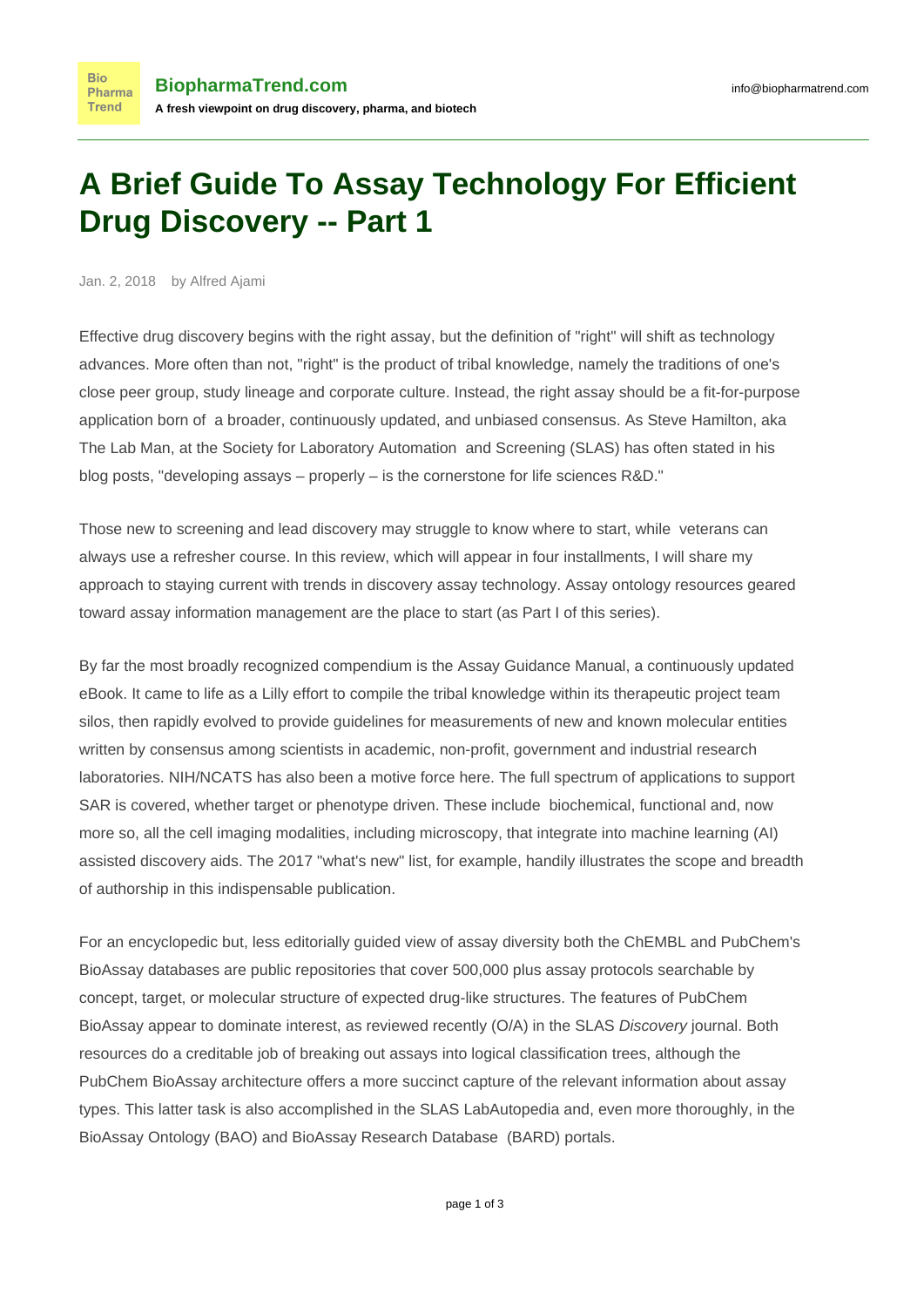BAO is an interesting tool for formalizing the domain of biological screening assays into a broader knowledge discovery framework connected to PubChem. It is an extensible, knowledge-based, highly expressive description of biological assays making use of descriptive logic based features of the Web Ontology Language (OWL). The BAO team has made their latest [source code](http://bioassayontology.org/bioassayontology/) openly available. It has evolved considerably over the last six years since the original [concept](https://bmcbioinformatics.biomedcentral.com/articles/10.1186/1471-2105-12-257) publication (O/A) by Visser and colleagues at the Department of Computer Science, U. Miami.

The better known of the two portals, and now under the aegis of NIH, BARD originated in a [large](https://www.ncbi.nlm.nih.gov/pmc/articles/PMC4383997/) [academic consortium](https://www.ncbi.nlm.nih.gov/pmc/articles/PMC4383997/) and report (O/A), lead by Clemons and collaborators in the Center for the Science of Therapeutics at the Broad Institute. NCATS and one of the key designers of BAO were also part of the operational team with the shared goal to specifically provide access and a set of tools to manipulate bioassay data from the NIH Molecular Libraries Program, with particular emphasis placed on the description of assay protocols. The database's current scope includes case materials on 631 projects, 4111 assay definitions, 6158 experiments and applications involving 221 chemical probes. The Java-centric BARD [source code](https://github.com/broadinstitute/BARD) and instructions for building local implementations are shared openly as well via GitHub.



## BARD supports several different groups of users

At this juncture two questions may be asked. Short of working through information overload on biochemical, functional and cellular assay diversity, does a one page, summary exist? If one takes a look at cancer drug discovery as a representative model, reasonably so because it is the largest field within discovery screening, then Hall's team at NCATS provides an answer to this first question in a [recent study](https://www.ncbi.nlm.nih.gov/pmc/articles/PMC5612261/)